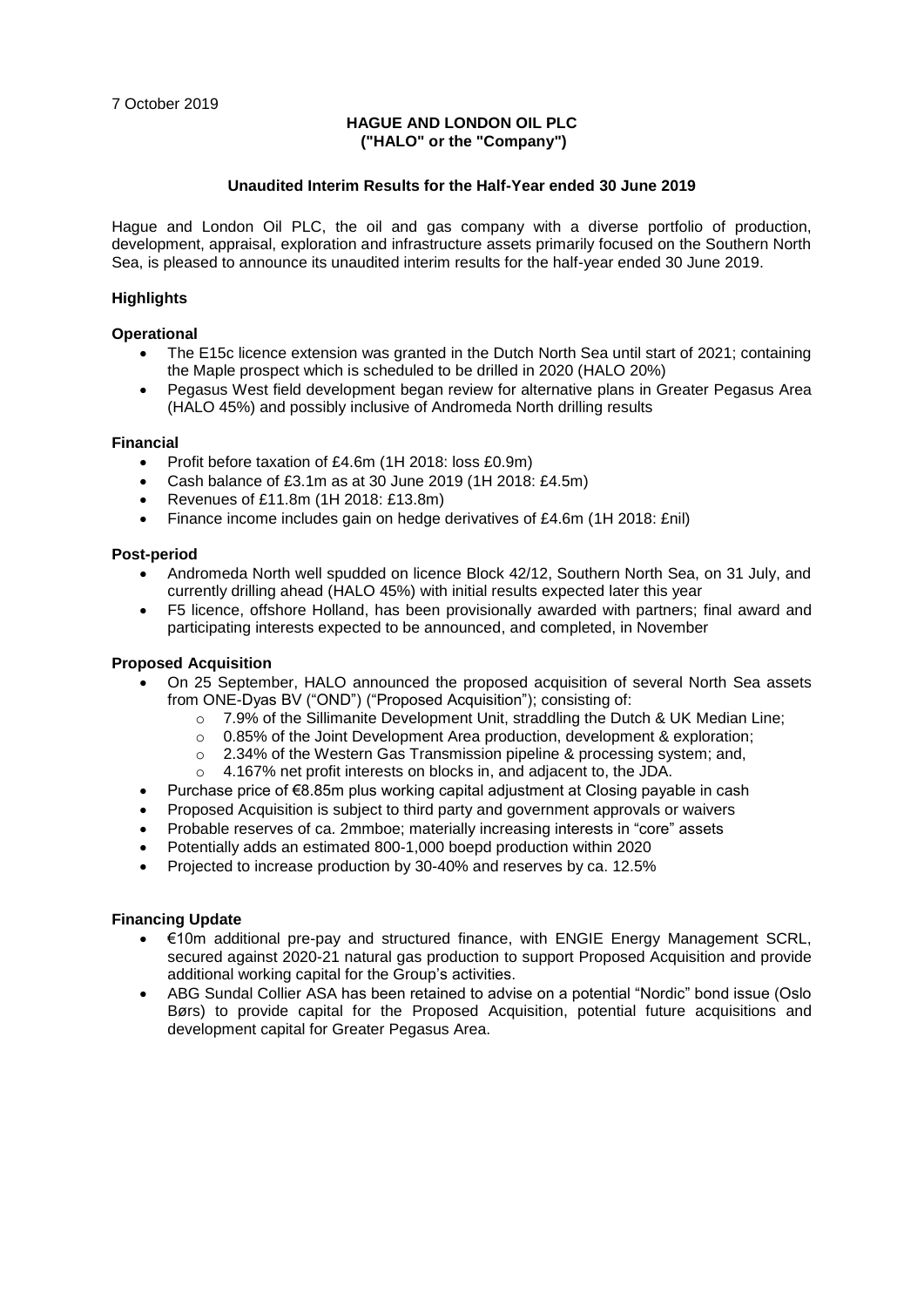Andrew Cochran, Chairman and Interim CEO, commented:

*"The first half of the year has been reasonably good and profitable, despite an acute drop in European gas prices the Company has done relatively well due to hedging positions taken last year. Additionally,*  the second half of the year has already been very active with the provisional award of F5, spudding of *Andromeda North and the announcement of the Proposed Acquisition, offshore Holland and UK. Parallel to all this the Company has addressed its growing capital requirements of the expanding portfolio through a structured finance agreement and mandating an advisor for a Nordic Bond issue. Once all of this has been accomplished HALO can look to realize liquidity for its shares next year."*

For further information please contact:

**Hague and London Oil PLC** Andrew Cochran, Chairman and Interim CEO

#### **Camarco Financial PR**

Owen Roberts, Billy Clegg +44 (0) 203 781 8334

+31 (0)70 330 6688

### **Chairman's review**

The start of year has seen lower than expected natural gas prices in Europe. While this has been below budget forecasts, an effective hedging strategy last year has relatively insulated the Company from the worst effects of the downturn in European gas prices; ergo, the Company has remained profitable. These Interim Results demonstrate the resilience and depth of HALO's portfolio; which has been carefully constructed over the last two and a half years and continues to grow.

The second half of the year has started with a flurry of activity; the Andromeda North well is the most significant exploration exposure the Company has seen in its existence. The results may help to redefine the development of the Greater Pegasus Area ("GPA"). The partners in GPA are currently examining alternative development plans to optimize the value of the asset and include the potential for any incremental volumes. Additionally, HALO has also seen its first organic award with the provisional F5 licence. This has taken some time but appears to be worth the wait and this, plus E15c, could underpin an exciting drilling campaign offshore Holland through 2Q 2021.

Most recently, the Company announced the Proposed Acquisition of certain assets from ONE-Dyas (OND) offshore Holland and the United Kingdom. The focus of HALO in the short term will be closing the OND transaction and, to that end, the Company has laid the foundation to fund both the transaction and future capital needs through an agreement with ENGIE Energy Management SCRL (ENGIE), within a structured finance facility and pre-payment of gas volumes next year and 2021. Additionally, the Company has mandated ABG Sundal Collier ASA to advise on the likely bond issue on the Oslo Børs (Nordic Bond). The proceeds of the Nordic Bond would support the growing capital needs, future acquisitions and the start of developments within the GPA.

Once the plans for the Company's portfolio are wholly defined, implemented and funded, HALO would aim to realize liquidity for its shares. The Company would then seek the admission of its ordinary share capital to a stock exchange within the Deutsche Börse, Euronext, London Stock Exchange Groups, or another Recognised Investment Exchange.

Therefore, HALO plans to appoint a Listing Adviser and work to achieve the admission of the Company's ordinary shares as soon as realistically possible; and, in any event by 31 December 2020 (subject to market conditions).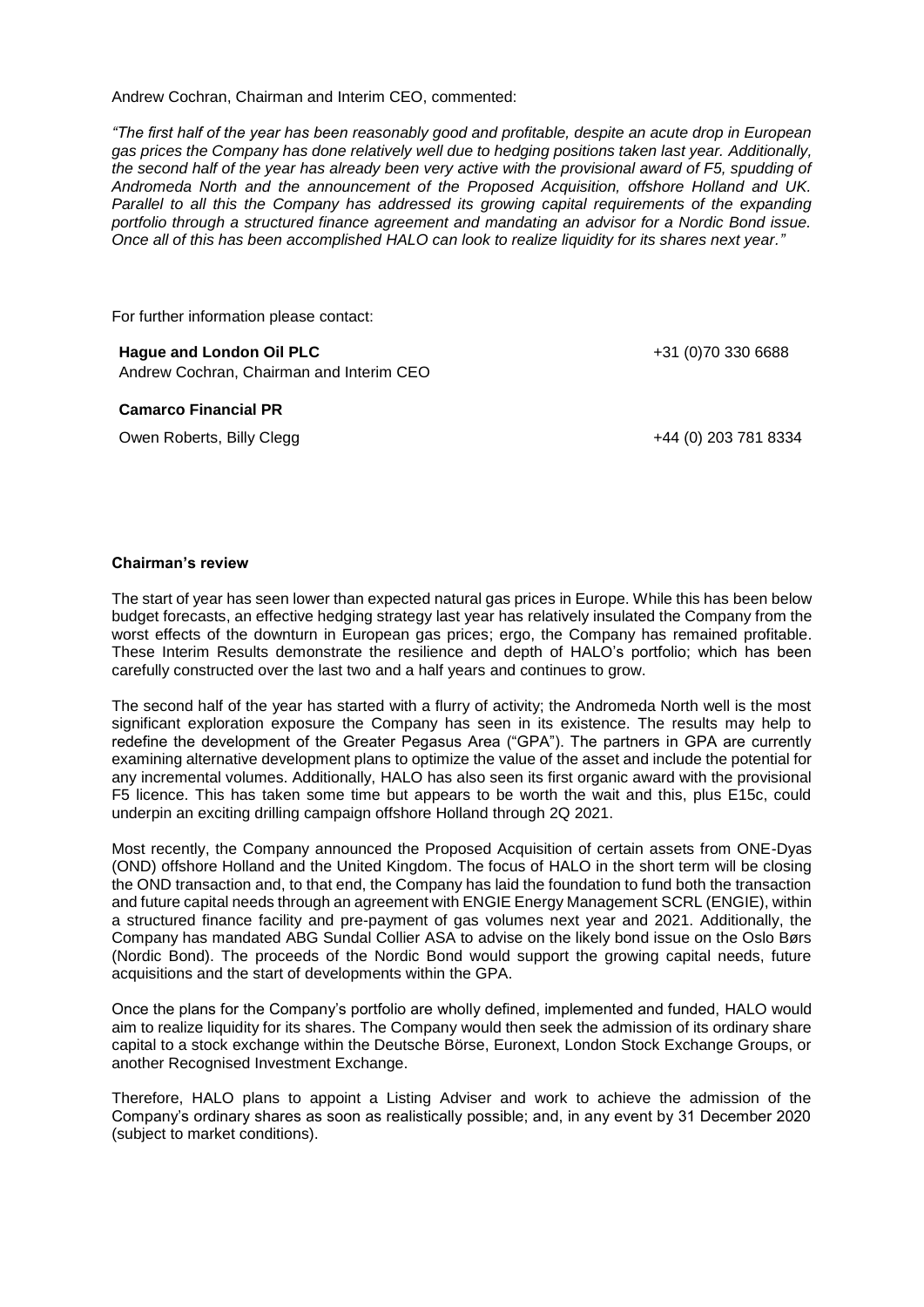### **Financial review**

### Income Statement

In the period ended 30 June 2019, the Group recorded revenue from gas sales of £11.8m (1H 2018: £13.8m) and cost of sales £9.1m (1H 2018: £11.1m) yielding gross profit of £2.7m (1H 2018: £2.7m).

Administrative expenses were £1.1m, including exploration charges and impairments of £0.2m (1H 2018: £0.3m). Despite the growth in the company, HALO is maintaining a disciplined approach to cost management, as reflected in the relatively small increase in costs in the period.

Finance costs of £1.6m (1H 2018: £2.8m) arose from decommissioning unwinding, fair value adjustments to contingent consideration and interest on the ENGIE facility. Finance income of £4.6m resulted from gains on the hedge derivative in the period. Overall, the group recorded a profit before tax of £4.6m (1H 2018: loss of £0.9m), and a profit after tax of £3.8m (1H 2018: loss of £1.5m).

### Balance Sheet and Cash Flow

The cash position at the end of the period was £3.1m (1H 2018: £4.5m). Cash outlays in the period included the cost of decommissioning the E18 field platform and wells of £3.1m, and a contingent consideration payment to Tullow of £4.4m.

Overall, equity and reserves of the group increased to £7.9m (1H 2018: (£2.3m)).

### New Financing arrangements

In September 2019, the Group entered into a new finance arrangement of €10m with Engie Energy Management SCRL to finance the Andromeda well and provide working capital. The funds will be repaid through the provision of a fixed quantity of gas at a discount to prevailing market rates in 2020 and 2021. As part of the arrangement, and to further protect the Group's cashflow from gas price fluctuations, a hedging program has been initiated for gas produced in 2020 and 2021.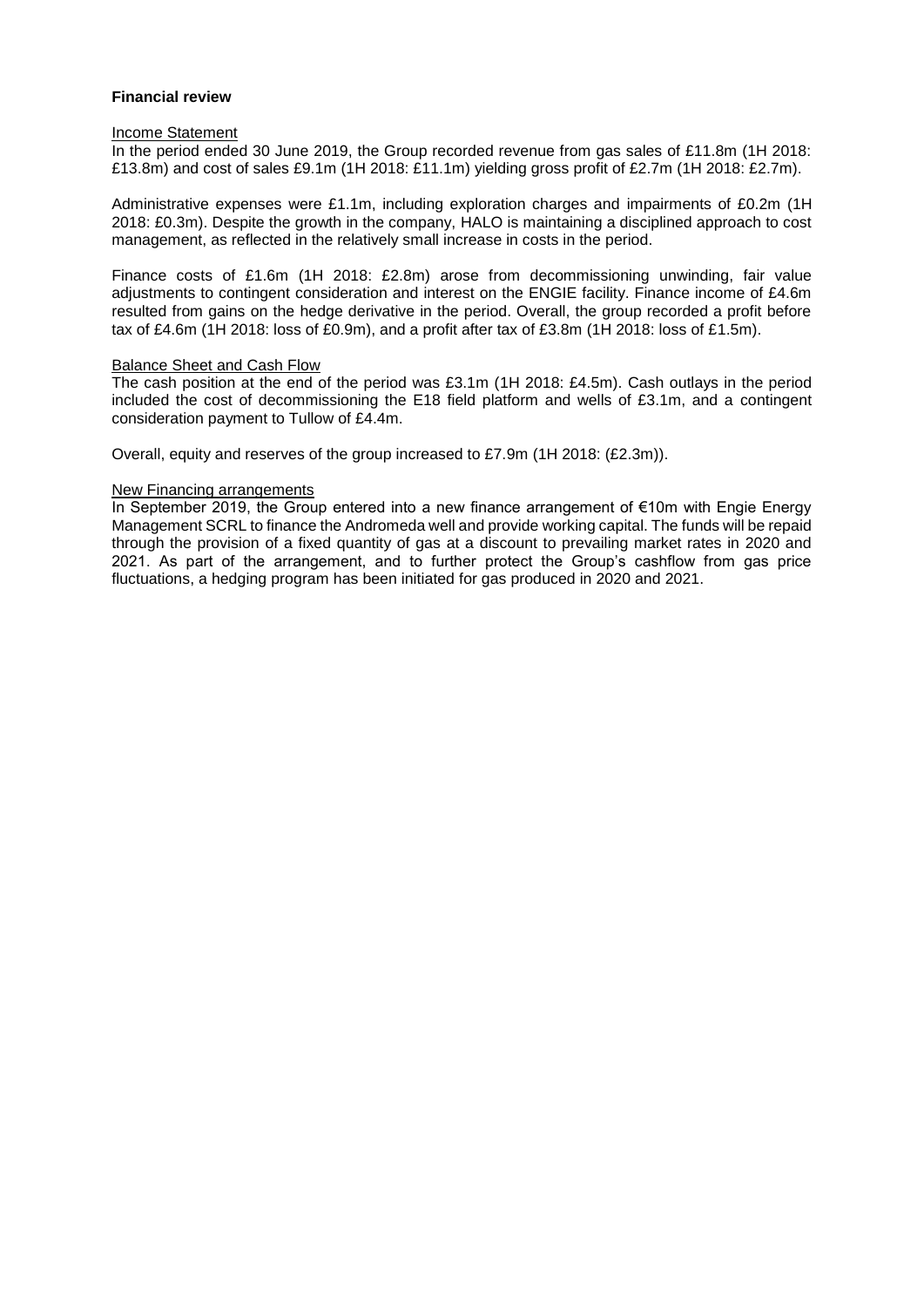### PROJECT REVIEW

### The Netherlands

HALO's primary asset is currently a 9.95% working interest in the Joint Development Area (JDA) of the Netherlands' Southern North Sea (SNS); The JDA comprises 31 producing fields spanning 7 licence blocks and five processing platforms, of which three have compression facilities. Well head platforms and subsea completions are used to connect the wells to the processing platforms. Two different gas qualities are produced in the JDA area: HiCal and LoCal.

The JDA gas is transported via the Western Gas Transmission pipeline system and Den Helder processing facilities (WGT (HALO 8.88%)). The Proposed Transaction with ONE-D, if successfully closed, would increase HALO's interests to 10.80% of the JDA and 11.22% of WGT respectively.

Overall the Netherlands portfolio has performed well operationally in the first half of the year. While the Title Transfer Facility (TTF (eg. Dutch "Benchmark" index) gas price has disappointed, year on year, 1H19 production has remained quite stable and the Company enjoyed a full first half year contribution from the L13-FI field which only came on stream in 3Q18.

The hedging of some gas production last year for 2019 has helped the Company manage profitability against the relatively weak TTF pricing so far this year.

Key operational highlights were as follows:

- The gas production from the Joint Development Area ((JDA) HALO 9.95%), HiCal and LoCal, systems was stable at around 2.6 and 1.0 million Nm3/day gross respectively.
- The new L13-FI field, developed under budget and ahead of schedule in 2018, contributed up to 0.8 million Nm3/d (i.e. 25%) to JDA HiCal production.
- The Operator has completed the first phase of a comprehensive review of JDA exploration and infill drilling targets. The review will be used to define the future drilling and development programme for next year and beyond.
- The decommissioning of the E18-A field (HALO 18.357%) wells and platform was completed successfully and in line with budget. E18-A partners received a selling price of €2.25 million for the topsides, which were moved to the nearby Wintershall DEA Sillimanite Unit development; 7.9% of which is part of the OND transaction.
- Progress was made within the F5 application process; the provisional award to HALO and partners was made in 3Q 2019 with hopes of a formal award in 4Q 2019; if so, then exploration activities could commence in 2020.

### United Kingdom

HALO's primary asset in the UK is a 45% working interest in the Greater Pegasus Area (GPA) of the UK Southern North Sea (SNS); this includes a number of natural gas discoveries including the Pegasus West (Pegasus) Development, operated by Spirit Energy (55% working interest). However, assuming the Proposed Transaction with OND successfully closes the Company will have established production in the UK next year with the Sillimanite development scheduled for "first gas" by 4Q 2020.

A field development plan (FDP) was submitted to the Oil and Gas Authority (OGA) last year by the Pegasus Partnership and a final investment decision (FID) was planned for Pegasus in 2019. However, the potential to transport gas through the Cygnus facilities became more challenging for the Pegasus development. The FID had not yet been made and in June the OGA opened an own initiative nonbinding dispute resolution (NBDR) investigation into the prioritisation of access to Cygnus capacity in relation to transportation and processing services for gas from Pegasus.

The OGA concluded its investigation in August, announcing its findings under the NBDR process in September and the Pegasus partnership thanked them for reviewing the matter so swiftly. The Company believes strongly in the future development of Pegasus and, with the Operator, have identified several potential alternative export routes. HALO is, within the Pegasus partnership, continuing to assess these options in order to progress towards the FID on Pegasus as soon as is reasonably practicable.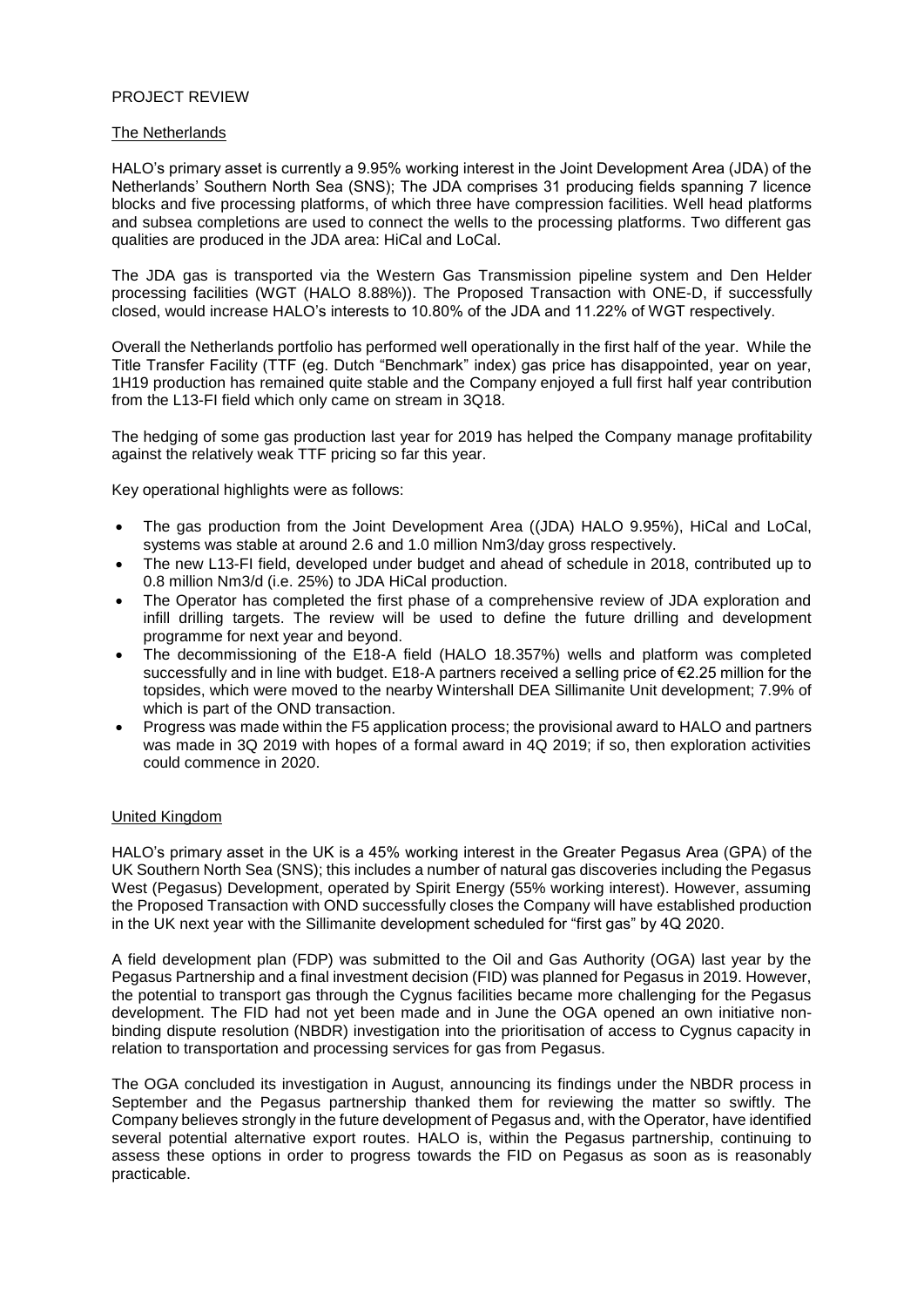The Andromeda North well spudded at the end of July, drilling into a structure that could prove a westward extension of the Greater Pegasus Carboniferous play; initial drilling results are due in 4Q 2019. If successful, a testing programme would follow, and the results could be factored into a revised development concept for the GPA.

Assuming the Proposed Transaction closes successfully, the Group would establish its first production in the UK through the Sillimanite Development Unit (Sillimanite); where HALO expects to acquire a 11.73% interest in Block 44/19a. Sillimanite has been unitized with the D12b Block (HALO 7.037%) offshore Netherlands; thus, HALO would hold a net 7.9% interest in the field as a whole.

The Sillimanite field is governed by a unique tax treaty between the relevant countries (i.e. UK & Netherlands) and the gas would be transported to Holland via the Noordgastransport pipeline system. Therefore, the Group may be able to accelerate the use of inherited tax losses (i.e. from Third Energy Offshore Ltd. acquisition which closed on 31<sup>st</sup> December 2018) through any future production governed by the UK fiscal regime.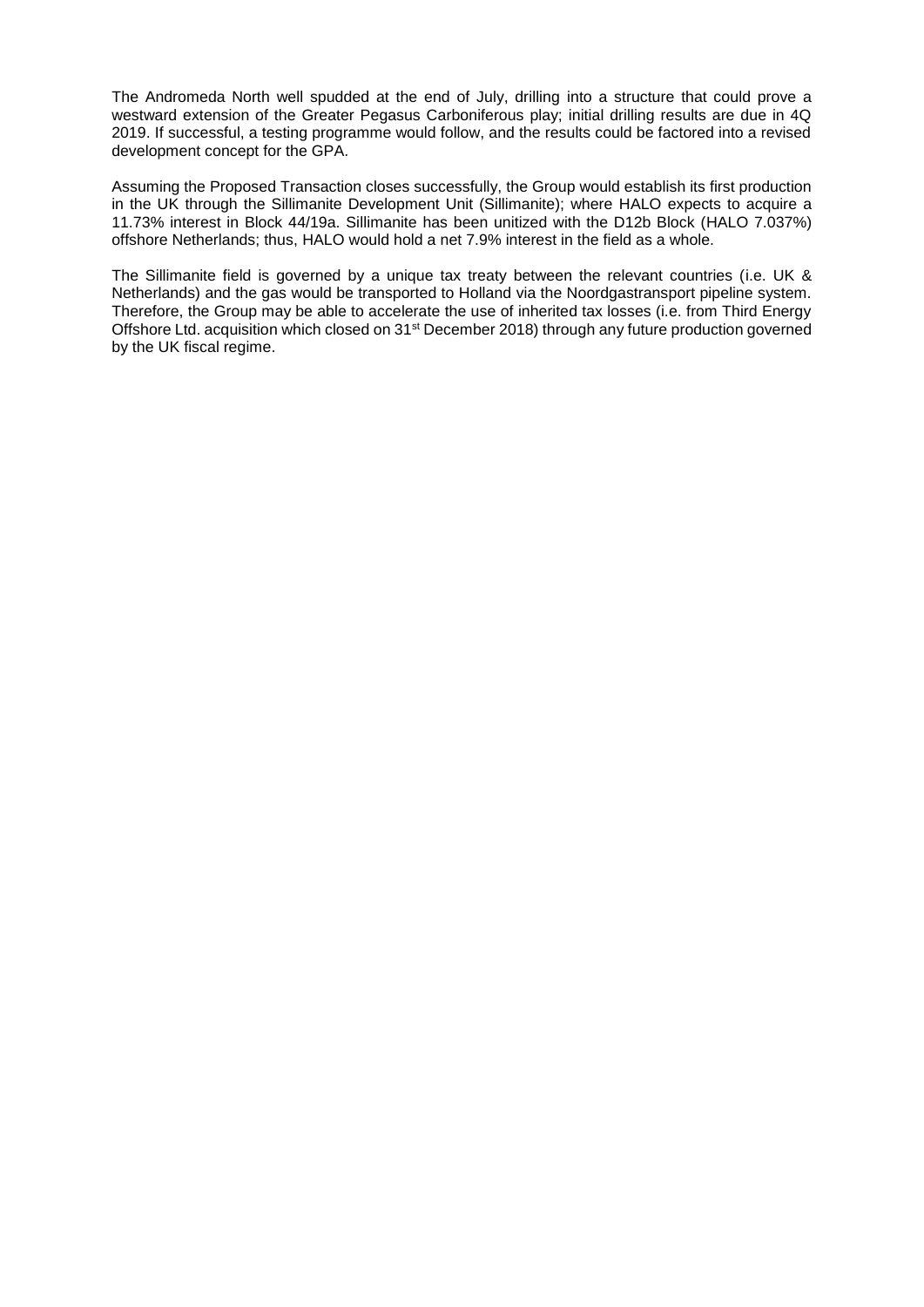## **CONSOLIDATED INCOME STATEMENT Period ended 30 June 2019**

|                                                                    | <b>Note</b> | Period<br>ended 30<br>June 2019<br>Unaudited<br>£ | Period<br>ended 30<br><b>June 2018</b><br>Unaudited<br>£ | Year ended<br>31 December<br>2018<br>Audited<br>£ |
|--------------------------------------------------------------------|-------------|---------------------------------------------------|----------------------------------------------------------|---------------------------------------------------|
| <b>Revenue</b>                                                     |             | 11,801,887                                        | 13,810,727                                               | 31,107,390                                        |
| Cost of sales                                                      |             | (9, 106, 150)                                     | (11, 147, 846)                                           | (21, 934, 777)                                    |
|                                                                    |             | 2,695,737                                         | 2,662,881                                                | 9,172,613                                         |
| <b>Gross profit</b><br>Administrative expenses:                    |             |                                                   |                                                          |                                                   |
| Other administrative expenses                                      |             | (933, 456)                                        | (506, 535)                                               | (1,407,946)                                       |
| Exploration and impairment expenses                                |             | (160, 705)                                        | (268, 771)                                               | (1, 298, 864)                                     |
|                                                                    |             | (1,094,161)                                       | (775, 306)                                               | (2,706,810)                                       |
| <b>Operating profit</b>                                            |             | 1,601,576                                         | 1,887,575                                                | 6,465,803                                         |
| Finance income                                                     | 3           | 4,605,351                                         | 15                                                       | 72                                                |
| Finance costs                                                      |             | (1,599,192)                                       | (2,804,448)                                              | (5,711,355)                                       |
| Share of losses of joint ventures                                  |             | (5, 474)                                          | (1, 542)                                                 | (1, 542)                                          |
| Profit / (loss) before taxation                                    |             | 4,602,261                                         | (918, 400)                                               | 752,978                                           |
| Taxation                                                           |             | (762, 351)                                        | (553, 507)                                               | (1,315,857)                                       |
| Profit / (loss) for the financial period<br>Attributable to:       |             | 3,839,910                                         | (1,471,907)                                              | (562, 879)                                        |
| Equity shareholders of the Company<br>Non-controlling interests    |             | 3,839,910                                         | (1,471,907)                                              | (562, 616)<br>(263)                               |
|                                                                    |             |                                                   |                                                          |                                                   |
| Earnings / (loss) per share<br>attributable to equity shareholders |             |                                                   |                                                          |                                                   |
| of the Company:                                                    | 4           |                                                   |                                                          |                                                   |
| <b>Basic &amp; diluted (pence)</b>                                 |             | 12.85                                             | (6.10)                                                   | (2.33)                                            |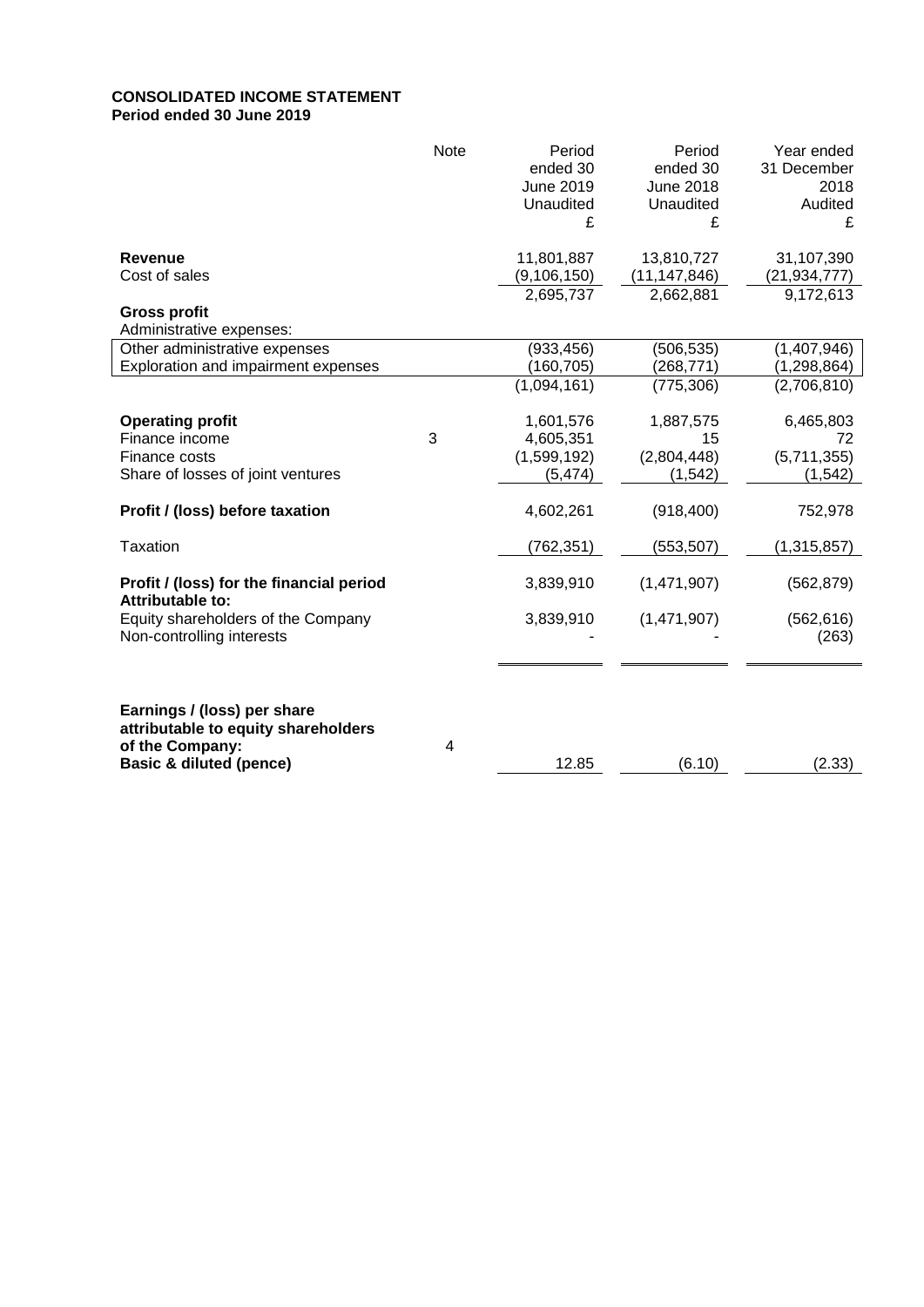# **CONSOLIDATED STATEMENT OF COMPREHENSIVE INCOME / EXPENSE**

|                                                                      | Period    | Period      | Year ended  |
|----------------------------------------------------------------------|-----------|-------------|-------------|
|                                                                      | ended 30  | ended 30    | 31 December |
|                                                                      | June 2019 | June 2018   | 2018        |
|                                                                      | Unaudited | Unaudited   | Audited     |
|                                                                      | £         | £           | £           |
| Profit / (loss) for the financial period/year                        | 3,839,910 | (1,471,907) | (562, 879)  |
| Foreign exchange difference                                          | 350,619   | (7,926)     | 34,018      |
| Total comprehensive income /                                         | 4,190,529 | (1,479,833) | (528, 861)  |
| (expense) for the financial period / year<br><b>Attributable to:</b> |           |             |             |
| Equity shareholders of the Company                                   | 4,190,529 | (1,479,833) | (528, 598)  |
| Non-controlling interests                                            |           |             | (263)       |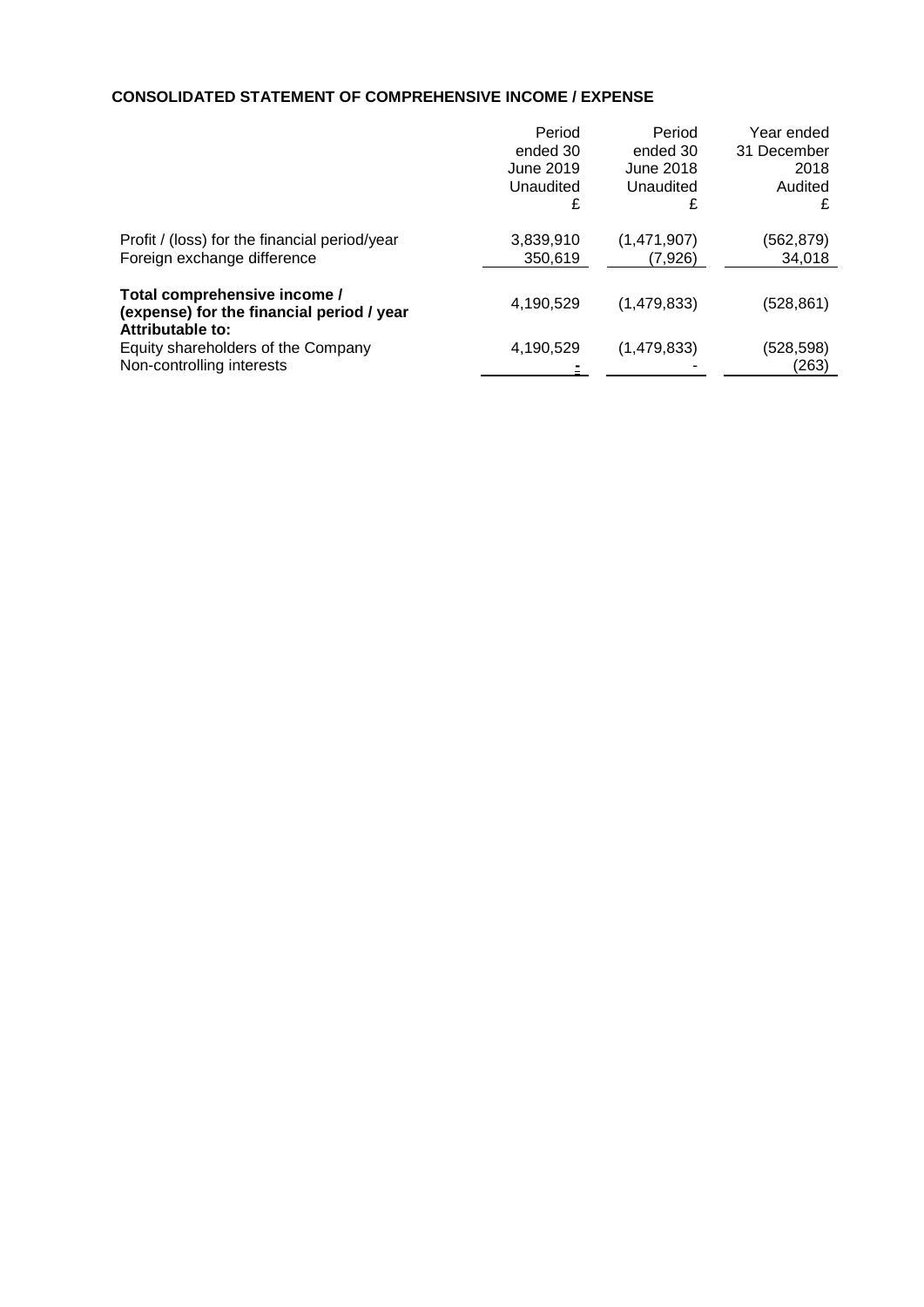# **CONSOLIDATED BALANCE SHEET**

**At 30 JUNE 2019**

|                                                                 | Note           | 30 June 2019           | 30 June 2018           | 31 December<br>2018 |
|-----------------------------------------------------------------|----------------|------------------------|------------------------|---------------------|
|                                                                 |                | Unaudited              | Unaudited              | Audited             |
|                                                                 |                | £                      | £                      | £                   |
| <b>NON-CURRENT ASSETS</b>                                       |                |                        |                        |                     |
| Intangible Assets                                               | 5              | 14,637,032             | 46,468                 | 13,490,820          |
| Property, Plant and Equipment                                   | 6              | 78,341,162             | 82,836,818             | 83,084,521          |
|                                                                 |                | 92,978,194             | 82,883,286             | 96,575,341          |
| <b>CURRENT ASSETS</b>                                           |                |                        |                        |                     |
| Inventories                                                     |                | 560,807                | 512,442                | 485,228             |
| Trade and other receivables<br>Derivative financial instruments |                | 2,919,186<br>1,536,718 | 1,981,674              | 3,369,469           |
| Cash and cash equivalents                                       |                | 3,125,853              | 4,465,683              | 11,344,126          |
|                                                                 |                | 8,142,564              | 6,959,799              | 15,198,823          |
|                                                                 |                |                        |                        |                     |
| <b>TOTAL ASSETS</b>                                             |                | 101,120,758            | 89,843,085             | 111,774,164         |
| <b>CAPITAL</b><br><b>AND</b><br><b>RESERVES</b>                 |                |                        |                        |                     |
| ATTRIBUTABLE TO EQUITY HOLDERS                                  |                |                        |                        |                     |
| OF THE COMPANY                                                  |                |                        |                        |                     |
| Share capital                                                   | $\overline{7}$ | 1,195,473              | 965,343                | 1,195,473           |
| Share premium                                                   |                | 16,800,122             | 16,800,122             | 16,800,122          |
| Merger reserve                                                  |                | 5,830,270              | 1,060,400              | 5,830,270           |
| Share-based payment reserve                                     |                | 1,170,205              | 1,170,205              | 1,170,205           |
| Retained earnings                                               |                | (17, 353, 561)         | (22, 102, 762)         | (21, 193, 471)      |
| <b>Translation reserve</b>                                      |                | 268,832                | (123, 731)             | (81, 787)           |
|                                                                 |                | 7,911,341              | (2,230,423)            | 3,720,812           |
| Non-controlling interests                                       |                | (58,093)               | (57, 830)              | (58,093)            |
|                                                                 |                |                        |                        |                     |
| <b>TOTAL EQUITY</b>                                             |                | 7,853,248              | (2,288,253)            | 3,662,719           |
| <b>CURRENT LIABILITIES</b>                                      |                |                        |                        |                     |
| Trade and other payables                                        |                | 2,181,109              | 3,480,923              | 6,306,935           |
| Borrowings                                                      |                | 2,529,925              | 2,270,349              | 4,866,164           |
| Derivative financial instruments                                |                |                        |                        | 3,184,860           |
| <b>Current taxation</b>                                         |                | 2,971,552              | 1,451,038              | 2,394,834           |
| Provisions                                                      |                | 6,917,867              |                        | 6,988,750           |
|                                                                 |                | 14,600,453             | 7,202,310              | 23,741,543          |
| <b>NON-CURRENT LIABILITIES</b>                                  |                |                        |                        |                     |
| <b>Borrowings</b><br>Derivative financial instruments           |                |                        | 2,118,497<br>2,668,568 |                     |
| Provisions                                                      |                | 78,266,287             | 79,747,534             | 84,123,970          |
| Deferred tax                                                    |                | 400,770                | 394,429                | 245,932             |
|                                                                 |                | 78,667,057             | 84,929,028             | 84,369,902          |
|                                                                 |                |                        |                        |                     |
| <b>TOTAL LIABILITIES</b>                                        |                | 93,267,510             | 92,131,338             | 108,111,445         |
| <b>TOTAL EQUITY AND LIABILITIES</b>                             |                | 101,120,758            | 89,843,085             | 111,774,164         |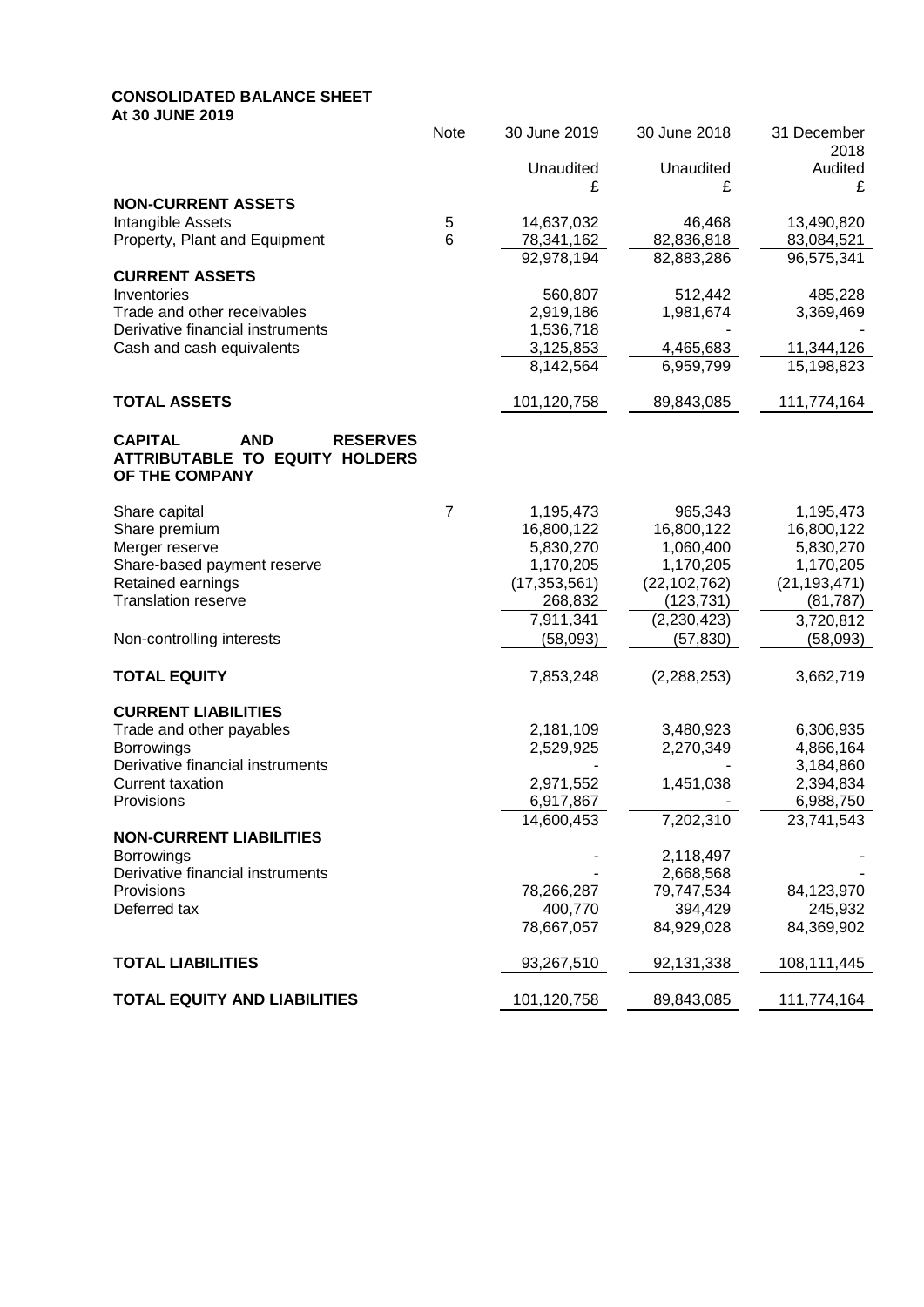## **CONSOLIDATED STATEMENT OF CHANGES IN EQUITY Period ended 30 June 2019**

|                                                                                            | Attributable to equity shareholders of the Company |                                         |                                   |                                  |                                            |                                    |                                           |                   |
|--------------------------------------------------------------------------------------------|----------------------------------------------------|-----------------------------------------|-----------------------------------|----------------------------------|--------------------------------------------|------------------------------------|-------------------------------------------|-------------------|
|                                                                                            | <b>Share</b><br>capital<br>£                       | <b>Share</b><br>premium<br>account<br>£ | Merger<br>reserve<br>account<br>£ | <b>Retained</b><br>earnings<br>£ | Share-<br>based<br>payment<br>reserve<br>£ | <b>Translation</b><br>reserve<br>£ | Non-<br>controllin<br>g<br>interests<br>£ | <b>Total</b><br>£ |
| Balance at 1 January<br>2019<br>For the financial<br>period ended 30<br><b>June 2019</b>   | 1,195,473                                          | 16,800,122                              | 5,830,270                         | (21, 193, 471)                   | 1,170,205                                  | (81, 787)                          | (58,093)                                  | 3,662,719         |
| Profit for the period                                                                      |                                                    |                                         |                                   | 3,839,910                        |                                            |                                    |                                           | 3,839,910         |
| Currency translation                                                                       |                                                    |                                         |                                   |                                  |                                            | 350,619                            |                                           | 350,619           |
| <b>Total comprehensive</b><br>expense                                                      |                                                    |                                         |                                   | 3,839,910                        | L,                                         | 350,619                            |                                           | 4,190,529         |
| <b>Balance at 30 June</b><br>2019                                                          | 1,195,473                                          | 16,800,122                              | 5,830,270                         | (17, 353, 561)                   | 1,170,205                                  | 268,832                            | (58,093)                                  | 7,853,248         |
| Balance at 1 January<br>2018<br>For the financial<br>period ended 30<br><b>June 2018</b>   | 965,343                                            | 16,800,122                              | 1,060,400                         | (20, 630, 855)                   | 1,170,205                                  | (115, 805)                         | (57, 830)                                 | (808, 420)        |
| Loss for the period                                                                        |                                                    |                                         |                                   | (1,471,907)                      |                                            |                                    |                                           | (1,471,907)       |
| Currency translation                                                                       |                                                    |                                         |                                   |                                  |                                            | (7,926)                            |                                           | (7,926)           |
| <b>Total comprehensive</b><br>expense                                                      |                                                    |                                         | $\blacksquare$                    | (1,471,907)                      | L.                                         | (7,926)                            | $\blacksquare$                            | (1,479,833)       |
| Balance at 30 June<br>2018                                                                 | 965,343                                            | 16,800,122                              | 1,060,400                         | (22, 102, 762)                   | 1,170,205                                  | (123, 731)                         | (57, 830)                                 | (2, 288, 253)     |
| Balance at 1 January<br>2018<br>For the financial year<br>ended<br><b>31 December 2018</b> | 965,343                                            | 16,800,122                              | 1,060,400                         | (20, 630, 855)                   | 1,170,205                                  | (115, 805)                         | (57, 830)                                 | (808, 420)        |
| Loss for the year                                                                          |                                                    |                                         |                                   | (562, 616)                       |                                            |                                    | (263)                                     | (562, 879)        |
| Currency translation                                                                       |                                                    |                                         |                                   |                                  | L,                                         | 34,018                             | $\blacksquare$                            | 34,018            |
| <b>Total comprehensive</b><br>expense                                                      |                                                    |                                         |                                   | (562, 616)                       |                                            | 34,018                             | (263)                                     | (528, 861)        |
| Issue of shares                                                                            | 230,130                                            |                                         | 4,769,870                         |                                  |                                            |                                    |                                           | 5,000,000         |
| <b>Balance at 31</b><br>December 2018                                                      | 1,195,473                                          | 16,800,122                              | 5,830,270                         | (21, 193, 471)                   | 1,170,205                                  | (81, 787)                          | (58,093)                                  | 3,662,719         |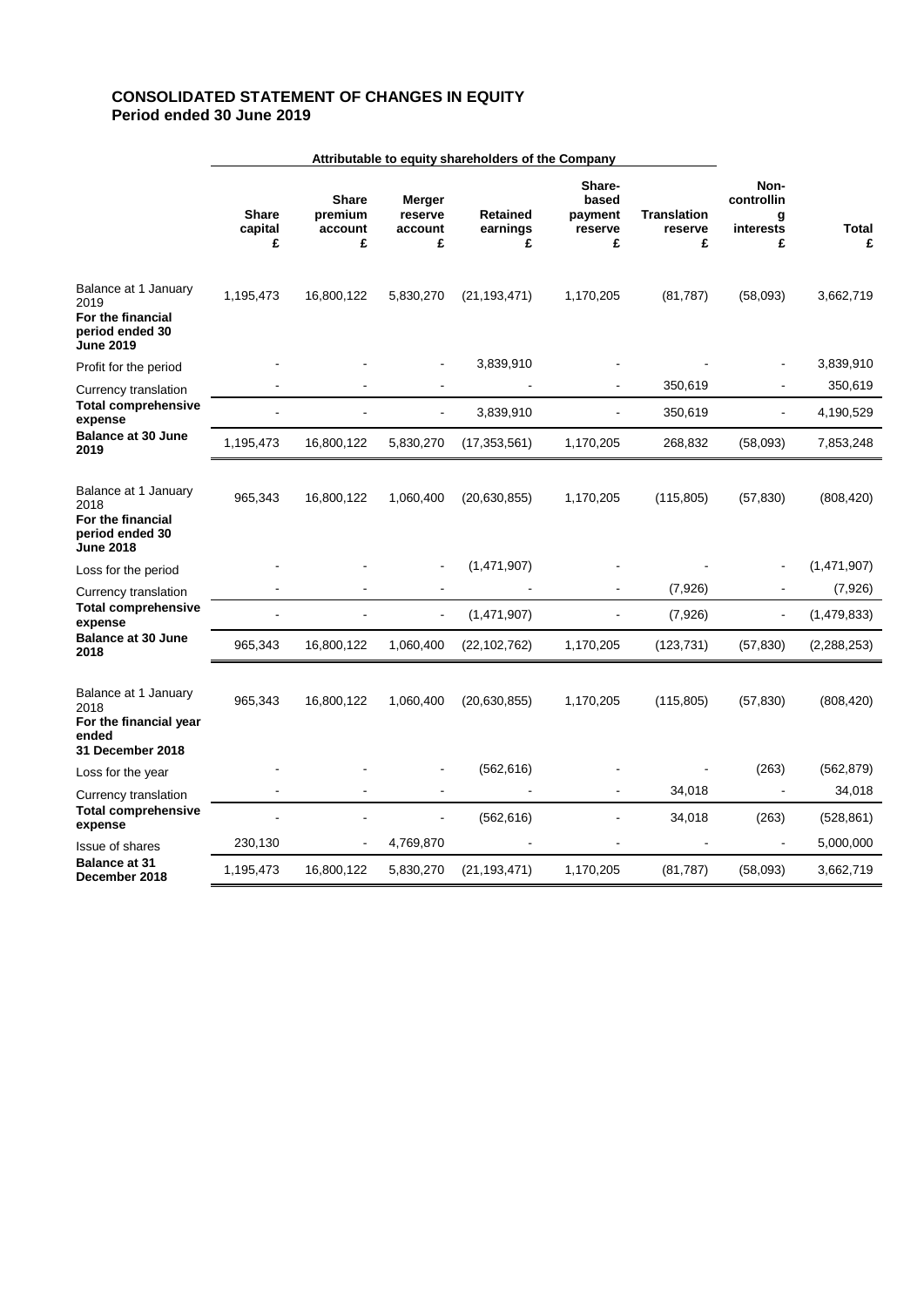## **CONSOLIDATED STATEMENT OF CASHFLOWS**

## **Period ended 30 June 2019**

|                                                            | Period           | Period      | Year ended 31 |
|------------------------------------------------------------|------------------|-------------|---------------|
|                                                            | ended 30         | ended 30    | December      |
|                                                            | <b>June 2019</b> | June 2018   | 2018          |
|                                                            | Unaudited        | Unaudited   | Audited       |
|                                                            | £                | £           | £             |
| Cash flows from operating activities                       |                  |             |               |
| Profit / (loss) for the financial period / year before tax | 4,602,261        | (918, 400)  | 752,978       |
| Finance income                                             | (4,605,351)      | (15)        | (72)          |
| Finance costs                                              | 1,599,192        | 2,804,448   | 5,711,355     |
| Loss from joint venture                                    | 5,474            | 1,542       | 1,542         |
| Decommissioning costs on impaired intangible assets        |                  |             | 972,498       |
| Decommissioning payments                                   | (3, 121, 642)    |             | (295, 815)    |
| Depreciation                                               | 3,527,369        | 3,291,642   | 7,227,804     |
| Impact of foreign exchange movements                       | (109, 643)       | (6, 241)    | (38, 151)     |
|                                                            | 1,897,660        | 5,172,976   | 14,332,139    |
| <b>Changes in working capital</b>                          |                  |             |               |
| (Increase) / decrease in inventories                       | (75, 579)        | 181,413     | 390,450       |
| (Increase) / decrease in trade and other receivables       | (2, 141, 571)    | 484,494     | (566, 175)    |
| Decrease in trade and other payables                       | (2,358,755)      | (575, 983)  | (1,894,576)   |
|                                                            |                  |             |               |
| Net cash (used in) / generated from operating              |                  |             |               |
| activities                                                 | (2,678,245)      | 5,262,900   | 12,261,838    |
|                                                            |                  |             |               |
| Cash flows from investing activities                       |                  |             |               |
| Cash acquired in acquisition of subsidiaries               |                  |             | 416           |
| Contingent consideration paid                              | (4,355,554)      |             |               |
| Purchase of intangible assets                              | (1, 147, 004)    | (41, 756)   | (139, 829)    |
| Purchase of property, plant and equipment                  | (146, 482)       | (4,509,617) | (4,772,623)   |
| Investments in joint ventures                              | (5, 474)         | (1, 542)    | (1, 542)      |
| Interest received                                          | (47)             | 15          | 72            |
|                                                            |                  |             |               |
| Net cash used in investing activities                      | (5,654,561)      | (4,552,900) | (4,913,506)   |
|                                                            |                  |             |               |
| (Decrease) / increase in cash and cash equivalents         | (8,332,806)      | 710,000     | 7,348,332     |
|                                                            |                  |             |               |
| Cash and cash equivalents at beginning of period /         |                  |             |               |
| year                                                       | 11,344,126       | 3,765,661   | 3,765,661     |
| Effects of exchange rate changes                           | 114,533          | (9,978)     | 230,133       |
|                                                            |                  |             |               |
| Cash and cash equivalents at end of period / year          | 3,125,853        | 4,465,683   | 11,344,126    |
|                                                            |                  |             |               |
|                                                            |                  |             |               |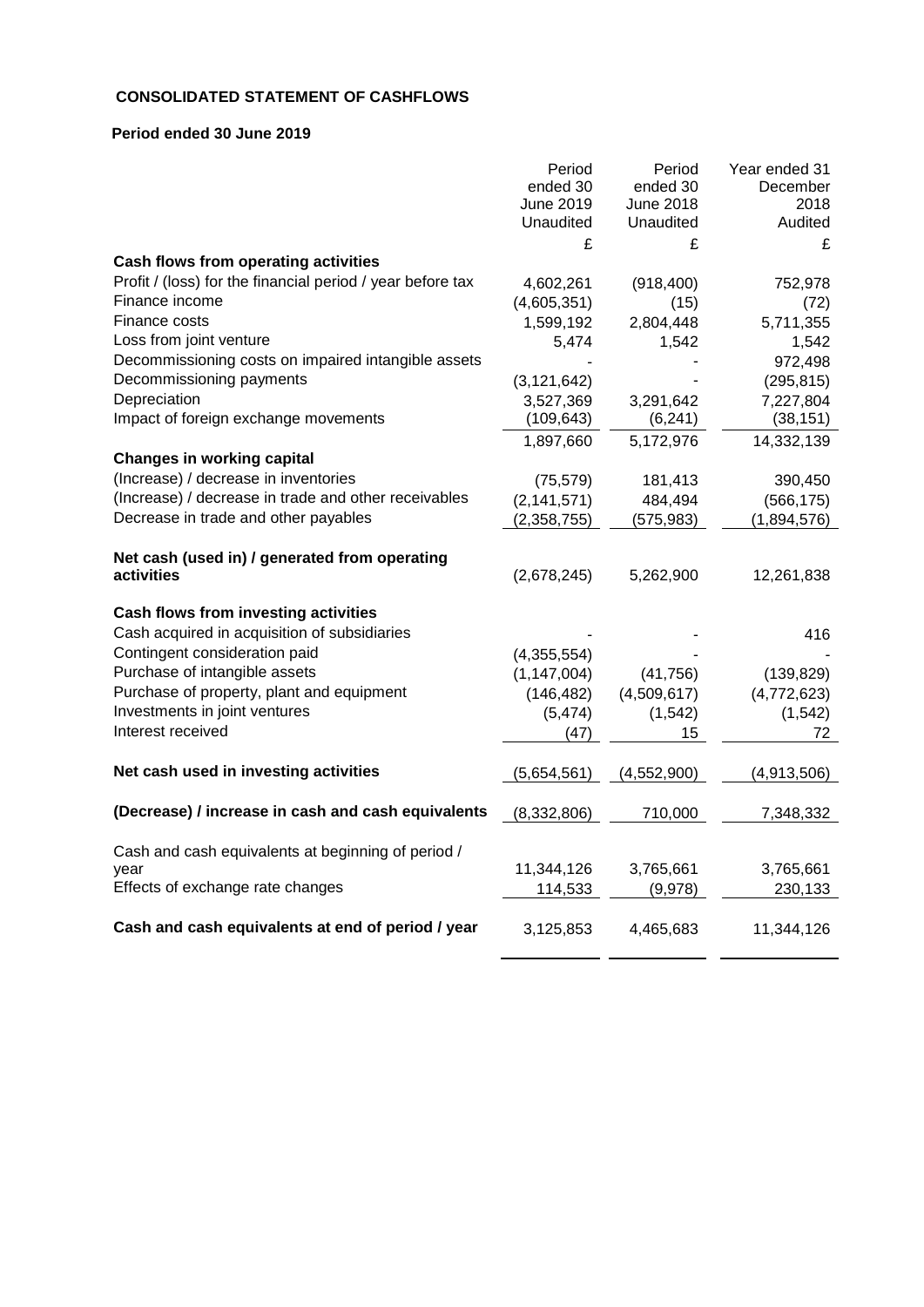### **Notes to the financial information**

### **Period ended 30 June 2019**

### **1. GENERAL**

The interim financial information for the period to 30 June 2019 is unaudited.

### **2. ACCOUNTING POLICIES**

The interim financial information in this report has been prepared on the basis of the accounting policies set out in the audited financial statements for the period ended 31 December 2018, which complied with International Financial Reporting Standards as adopted for use in the European Union ("IFRS").

IFRS is subject to amendment and interpretation by the International Accounting Standards Board ("IASB") and the IFRS Interpretations Committee and there is an on-going process of review and endorsement by the European Commission.

The financial information has been prepared on the basis of IFRS that the Directors expect to be applicable as at 31 December 2019. During the year the Group has implemented IFRS 16 which has had an immaterial impact on the financial statements due to the Group's lease arrangements being limited to a short-term office lease. The Group has taken the option in IFRS 16 not to restate comparative information.

The Directors have adopted the going concern basis in preparing the financial information. In assessing whether the going concern assumption is appropriate, the Directors have taken into account all relevant available information about the foreseeable future.

The condensed financial information for the year ended 31 December 2018 set out in this interim report does not comprise the Group's statutory accounts as defined in section 434 of the Companies Act 2006.

The statutory accounts for the year ended 31 December 2018, which were prepared under IFRS, have been delivered to the Registrar of Companies. The auditors reported on these accounts; their report was unqualified and did not contain a statement under section 498(2) or 498(3) of the Companies Act 2006. The report did however include reference to matters which the auditors drew attention by way of emphasis regarding going concern.

## **Going Concern**

At 30 June 2019, the Group had cash balances of £3.1m (1H 2018: £4.5m). Existing commitments for the forthcoming period include the drilling of the Andromeda West well. In addition, when the Pegasus FDP is approved and the Pegasus partnership makes the FID then further capital expenditures will be incurred.

Decommissioning security arrangements (DSA) were introduced in 2018 for the Group's Dutch offshore licences. In the case of the JDA, sufficient future cash flow from existing fields means that there was currently no requirement to post securities. However, under current TTF pricing, there may be a requirement to post JDA securities in early 2020. The Group expects to be able to place an industry-standard surety bond to cover these and future security obligations. The E18a abandonment in the first half of this year was excluded from DSA on the grounds that abandonment was already anticipated in the current year work program.

Despite the continuing positive cash contribution from existing gas producing assets in the Netherlands, the Group will require additional funding for the remainder of 2019 and beyond due to the expanding portfolio and activity. In September 2019, HALO agreed a €10m facility with ENGIE to support the OND Acquisition, improve liquidity and increase short-term availability of working capital reflecting lower than anticipated TTF pricing for the remainder of 2019. In addition, HALO formally mandated ABG Sundal Collier ASA to advise on the issue of a Nordic Bond to support the proposed OND acquisition in late 2019, planned expenditure on the next phase of the Pegasus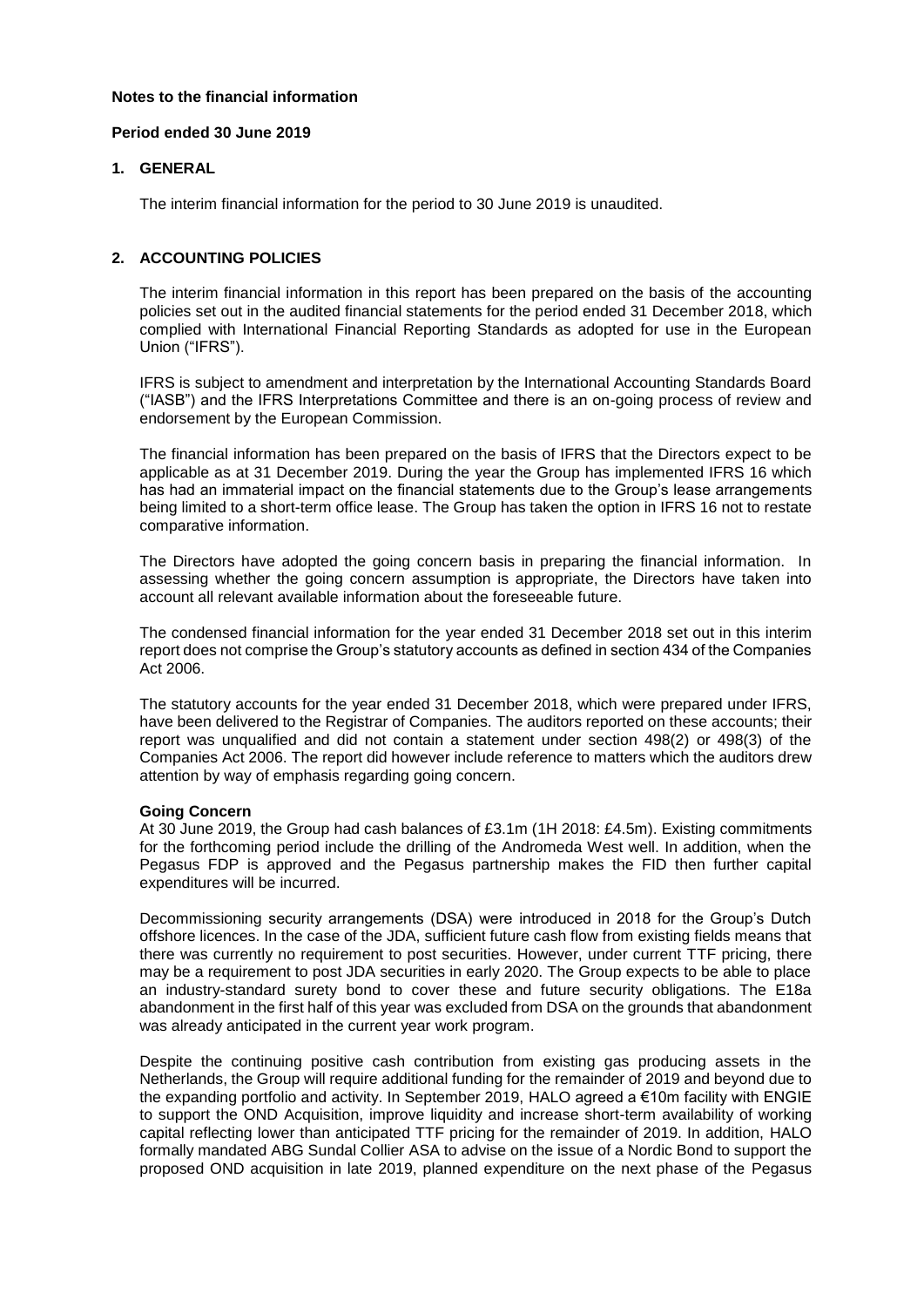West development project, potential new acquisitions and generally increased working capital for the Group.

With the anticipated additional financing, the Group expects to remain in a strong financial position for the foreseeable future. For this reason, the Directors continue to adopt the going concern basis in preparing this interim financial information.

### Listing of Ordinary Shares

HALO plans to appoint Listing Adviser(s) in relation to a Listing and work to achieve a Listing of the Company's ordinary shares as soon as reasonably practicable and in any event by 31 December 2020, provided that it may be required to delay such Listing if advised by its Listing Adviser(s) that prevailing material adverse changes in market conditions or commodity pricing make it inappropriate to carry out a Listing at that time.

The Company therefore plans to seek the admission of its ordinary share capital to the London Stock Exchange or Borsa Italiana markets for listed securities; or admission to trading on Euronext Amsterdam, Brussels, London, Lisbon, Dublin, Oslo or Paris exchanges of the Company's ordinary share capital; or admission of the ordinary share capital to Deutsche Börse Frankfurt exchange; or the admission of the HALO's ordinary share capital to, or trading of its ordinary share capital on, a Recognised Investment Exchange.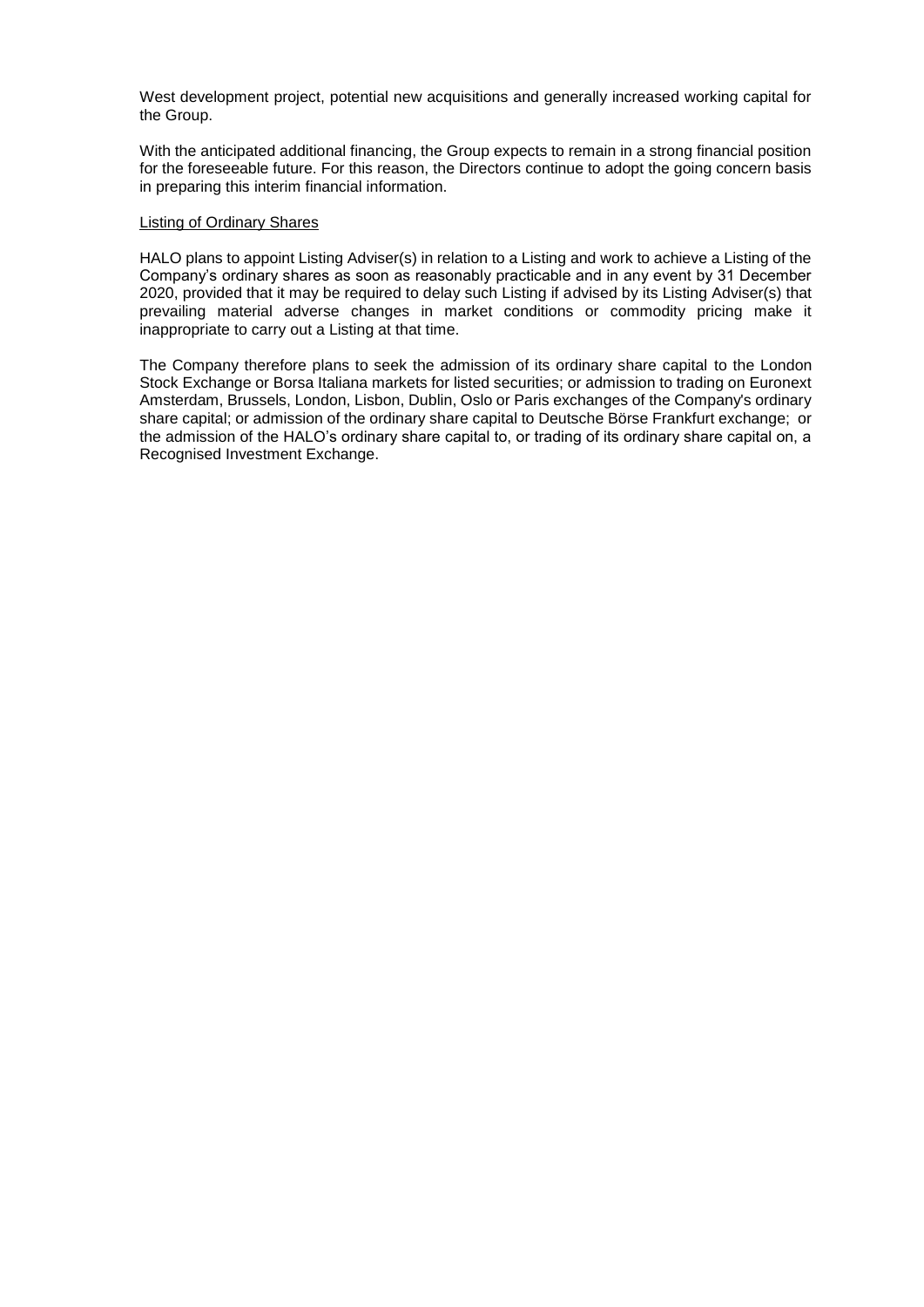### **3. FINANCE INCOME**

|                                                                     | Period ended<br>30 June<br>2019 | Period ended<br>30 June<br>2018 | Year ended<br>31<br>December<br>2018 |
|---------------------------------------------------------------------|---------------------------------|---------------------------------|--------------------------------------|
| <b>Bank interest</b><br>Gain on derivative financial<br>instruments |                                 | 15                              | 72                                   |
|                                                                     | 4,605,351                       | -                               |                                      |
|                                                                     | 4,605,351                       | 15                              | 72                                   |

## **4. EARNINGS PER SHARE**

Basic earnings / (loss) per share is calculated by dividing the profit / (loss) attributable to ordinary shareholders by the weighted average number of ordinary shares outstanding during the period.

## **Basic and diluted earnings / (loss) per share**

|                                                                                                                     | Period ended<br>30 June<br>2019 | Period ended<br>30 June<br>2018 | Year ended<br>31<br>December<br>2018 |
|---------------------------------------------------------------------------------------------------------------------|---------------------------------|---------------------------------|--------------------------------------|
| Earnings / (loss) for the period $(E)$<br>Basic & diluted earnings / (loss) per<br>share from continuing operations | 3,839,910                       | (1,471,907)                     | (562, 616)                           |
| (cents per share)                                                                                                   | 12.85                           | (6.10)                          | (2.33)                               |
| Weighted average number of ordinary<br>shares (number)                                                              | 29,886,837                      | 24,133,587                      | 24,196,636                           |

During the current period the share options and warrants in issue were not considered to be dilutive. As a result, they have not been taken into account when determining the weighted average number of ordinary shares in issue during the current period, and therefore the basic and diluted earnings per share are the same.

Due to the Group's reported loss for the prior period / year, share options and warrants were not taken into account when determining the weighted average number of ordinary shares in issue during the period / year as they would be anti-dilutive, and therefore the basic and diluted loss per share are the same.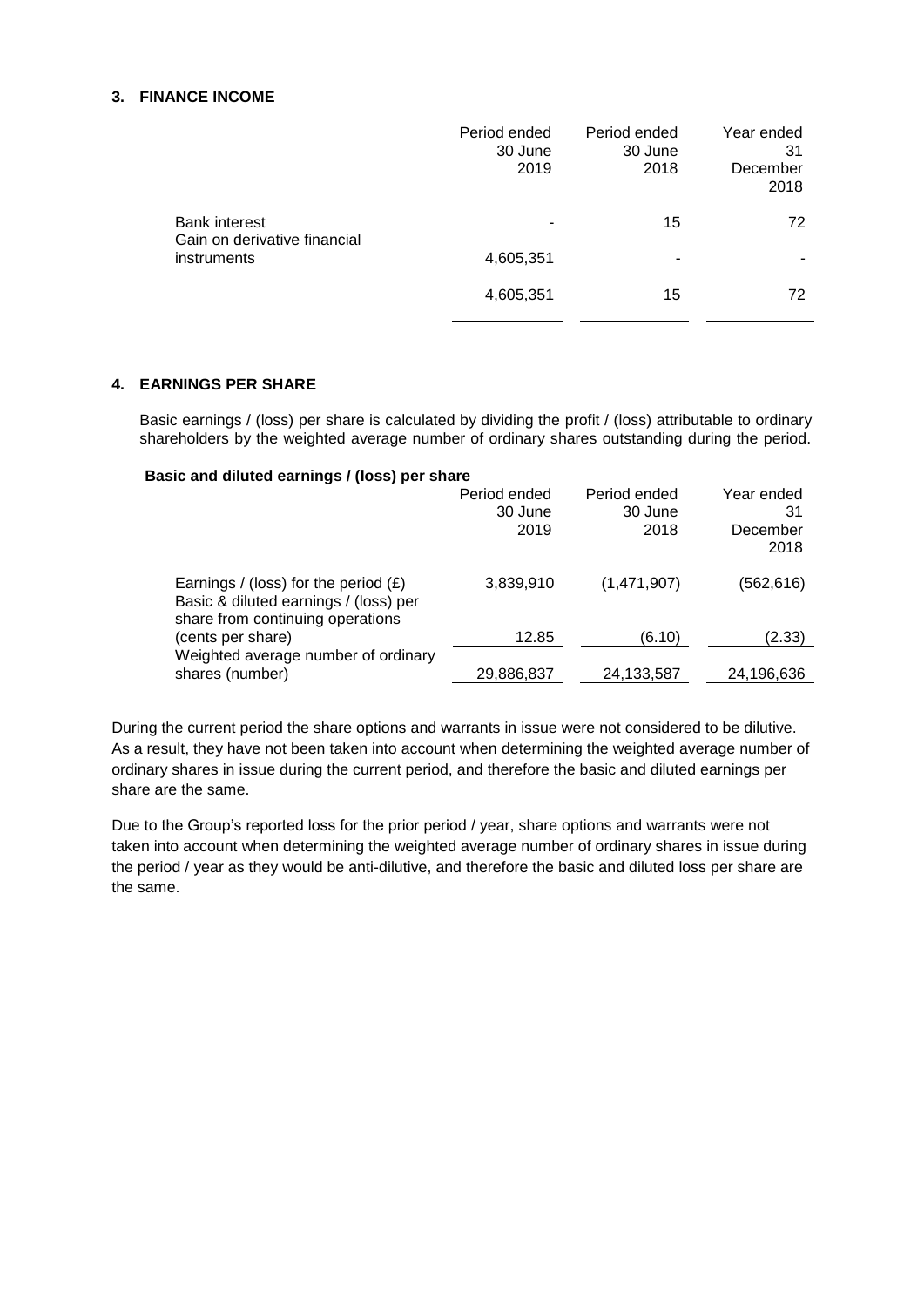## **5. INTANGIBLE ASSETS**

|                              | <b>Exploration and</b><br><b>Evaluation</b><br>assets<br>£ |
|------------------------------|------------------------------------------------------------|
| Cost                         |                                                            |
| At 31 December 2017          | 4,712                                                      |
| On acquisition of subsidiary | 13,346,279                                                 |
| Additions                    | 139,829                                                    |
|                              |                                                            |
| At 31 December 2018          | 13,490,820                                                 |
| Additions                    | 1,146,212                                                  |
|                              |                                                            |
| At 30 June 2019              | 14,637,032                                                 |
|                              |                                                            |
| Net book value               |                                                            |
| At 31 December 2018          | 13,490,820                                                 |
|                              |                                                            |
| At 30 June 2019              | 14,637,032                                                 |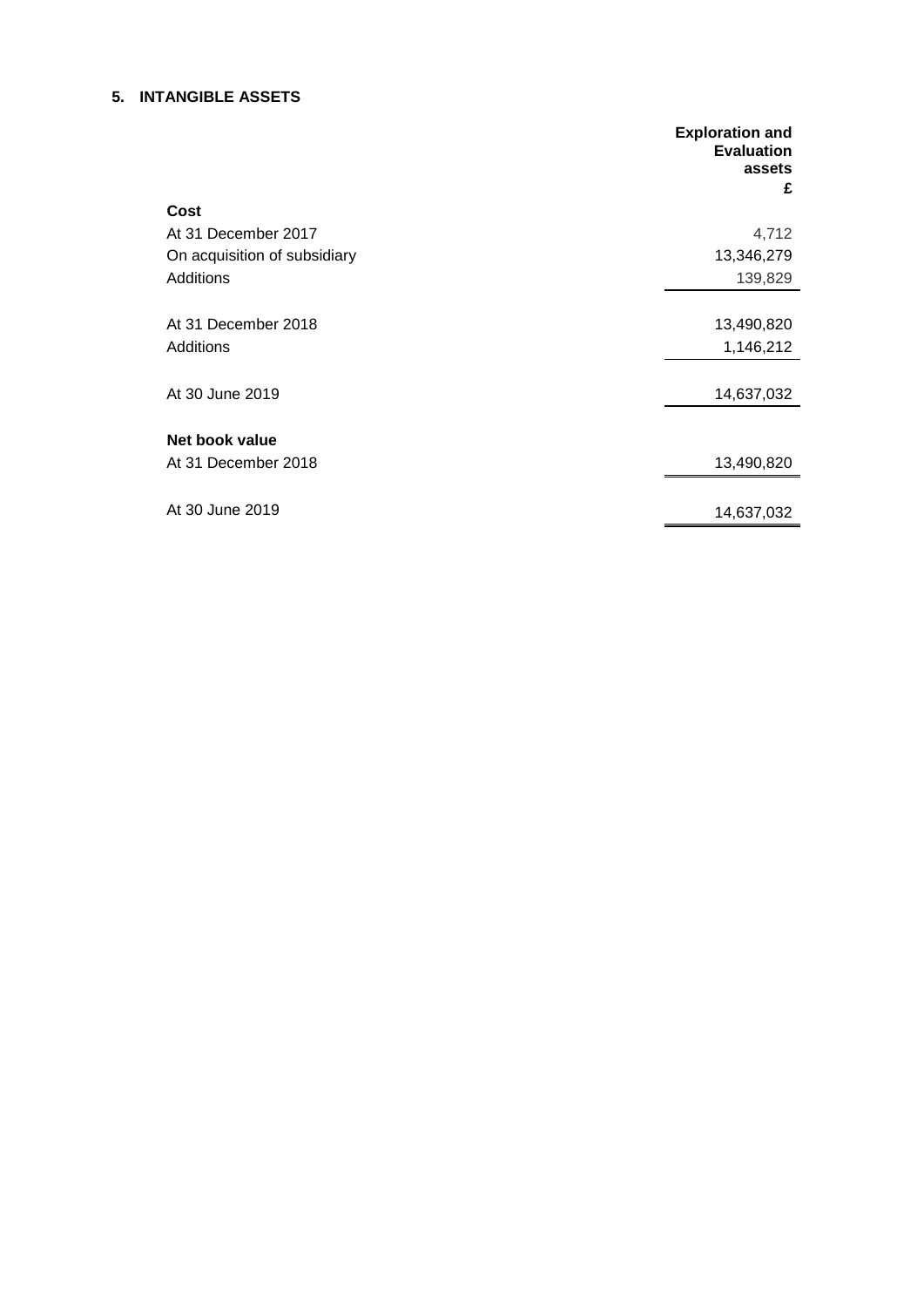### **6. PROPERTY, PLANT AND EQUIPMENT**

|                                             | <b>Production</b><br>assets<br>£ | <b>Plant and</b><br>equipment<br>£ | <b>Total</b><br>£ |
|---------------------------------------------|----------------------------------|------------------------------------|-------------------|
| Cost                                        |                                  |                                    |                   |
| At 31 December 2017                         | 82,827,522                       | 36,173                             | 82,863,695        |
| <b>Additions</b>                            | 7,557,694                        | 22,631                             | 7,580,325         |
| Exchange rate differences on<br>translation | 847,664                          |                                    | 847,664           |
| At 31 December 2018                         | 91,232,880                       | 58,804                             | 91,291,684        |
| <b>Additions</b>                            | 133,286                          | 13,197                             | 146,483           |
| Exchange rate differences on<br>translation | (1, 377, 995)                    | (6, 479)                           | (1, 384, 474)     |
| At 30 June 2019                             | 89,988,171                       | 65,522                             | 90,053,693        |
| <b>Accumulated depreciation</b>             |                                  |                                    |                   |
| At 31 December 2017                         | 918,268                          | 27,967                             | 946,235           |
| Charge                                      | 7,219,732                        | 8,072                              | 7,227,804         |
| Exchange rate differences on<br>translation | 33,003                           | 121                                | 33,124            |
| At 31 December 2018                         | 8,171,003                        | 36,160                             | 8,207,163         |
| Charge                                      | 3,523,049                        | 4,320                              | 3,527,369         |
| Exchange rate differences on<br>translation | (11, 887)                        | (10, 114)                          | (22,001)          |
| At 30 June 2019                             | 11,682,165                       | 30,366                             | 11,712,531        |
| Net book value:                             |                                  |                                    |                   |
| At 30 June 2019                             | 78,306,006                       | 35,156                             | 78,341,162        |
| At 31 December 2018                         | 83,061,877                       | 22,644                             | 83,084,521        |

### **7. EVENTS AFTER THE BALANCE SHEET DATE**

On 25 September 2019, HALO announced the proposed acquisition of several assets in the Dutch & United Kingdom sectors of the North Sea from ONE-Dyas BV ("OND"). These interests consist of 7.9% of the Sillimanite Development Unit, straddling the Dutch & UK median line in the North Sea; 0.85% of the Joint Development Area ("JDA"); 2.34% of the Western Gas Transmission ('WGT') pipeline system, including the onshore Den Helder gas processing facilities; and, 4.167% net profit interests on blocks in and adjacent to the JDA.

HALO will pay a purchase price to OND of €8.85 million paid in cash at the closing of the Sales Purchase Agreement ("SPA"), subject to working capital adjustments between the Effective Date of 1 January 2019 and closing of the SPA. The completion amount will be funded through existing cash resources of the Company, structured finance associated with the existing and expanded portfolio or secured lending against hydrocarbon gas volumes within HALO's portfolio.

The proposed acquisition will increase HALO's interests in the JDA and WGT to 10.80% and 11.22% respectively and a new entry with 7.9% of the Sillimanite Development Unit comprised of 11.73% Block 44/19a (UK (includes the Sillimanite West Discovery)) and 7.037% Block D12b (Netherlands). Once completed, the proposed transaction would add ca. 2mmboe of reserves and an estimated 800-1,000boepd of production by Q4 2020.